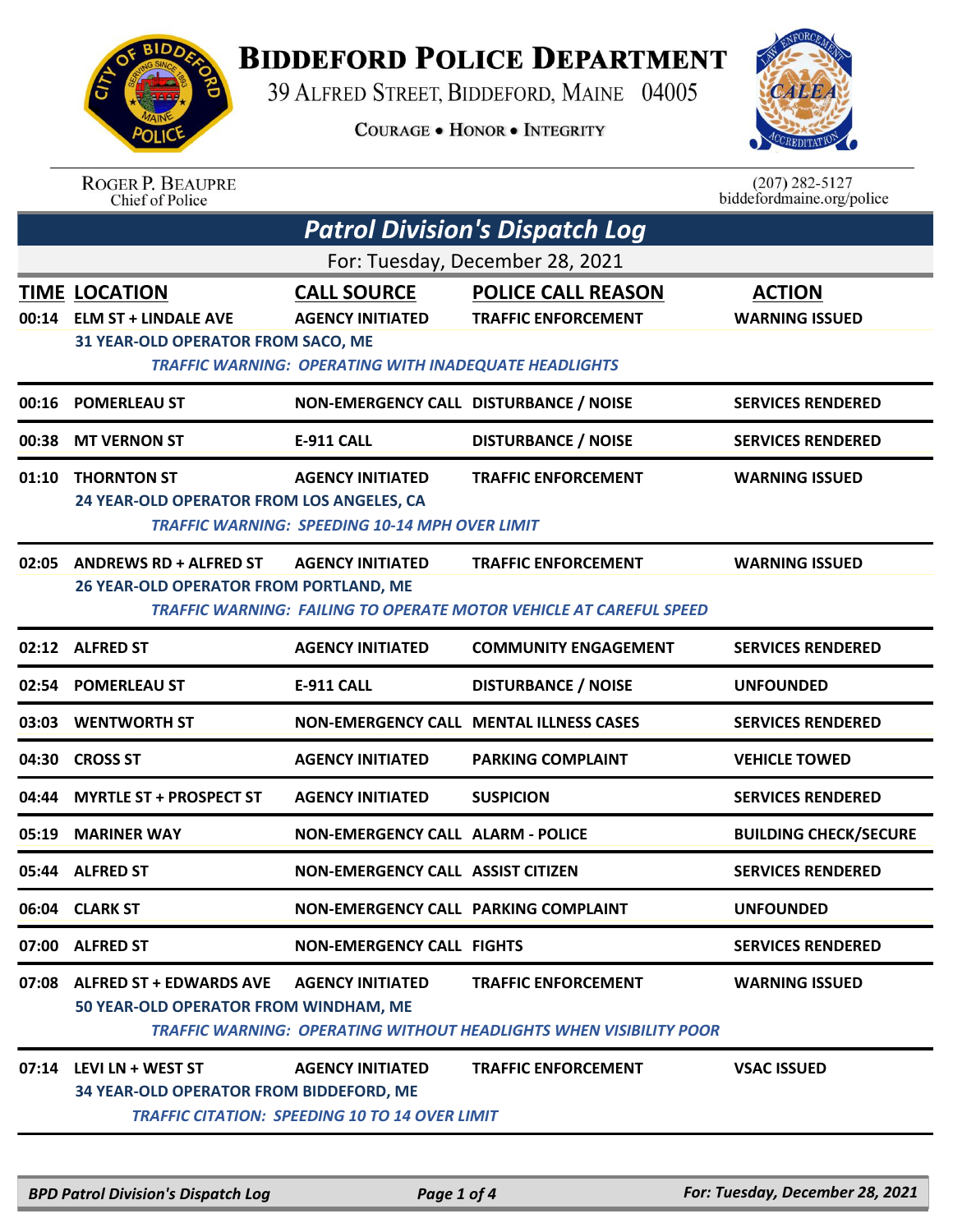| <b>POOL ST</b>              | <b>CALL SOURCE</b><br><b>AGENCY INITIATED</b>                                                                                                                                                                                                                                      | <b>POLICE CALL REASON</b><br><b>OUT FOR FOLLOW UP</b>                                                                                                                                                                                                      | <b>ACTION</b><br><b>NEGATIVE CONTACT</b>                                                                                                                                                                                                                                                                                                                                                                                                                                                                                                                                                                                                                                           |
|-----------------------------|------------------------------------------------------------------------------------------------------------------------------------------------------------------------------------------------------------------------------------------------------------------------------------|------------------------------------------------------------------------------------------------------------------------------------------------------------------------------------------------------------------------------------------------------------|------------------------------------------------------------------------------------------------------------------------------------------------------------------------------------------------------------------------------------------------------------------------------------------------------------------------------------------------------------------------------------------------------------------------------------------------------------------------------------------------------------------------------------------------------------------------------------------------------------------------------------------------------------------------------------|
| <b>COLE RD</b>              | <b>AGENCY INITIATED</b>                                                                                                                                                                                                                                                            | <b>TRAFFIC ENFORCEMENT</b>                                                                                                                                                                                                                                 | <b>WARNING ISSUED</b>                                                                                                                                                                                                                                                                                                                                                                                                                                                                                                                                                                                                                                                              |
|                             | <b>AGENCY INITIATED</b>                                                                                                                                                                                                                                                            | <b>TRAFFIC ENFORCEMENT</b>                                                                                                                                                                                                                                 | <b>WARNING ISSUED</b>                                                                                                                                                                                                                                                                                                                                                                                                                                                                                                                                                                                                                                                              |
| <b>GRAHAM ST</b>            |                                                                                                                                                                                                                                                                                    |                                                                                                                                                                                                                                                            | <b>SERVICES RENDERED</b>                                                                                                                                                                                                                                                                                                                                                                                                                                                                                                                                                                                                                                                           |
| <b>ELM ST</b>               | <b>AGENCY INITIATED</b>                                                                                                                                                                                                                                                            | <b>TRAFFIC ENFORCEMENT</b>                                                                                                                                                                                                                                 | <b>WARNING ISSUED</b>                                                                                                                                                                                                                                                                                                                                                                                                                                                                                                                                                                                                                                                              |
| <b>ELM ST + LINDALE AVE</b> | <b>AGENCY INITIATED</b>                                                                                                                                                                                                                                                            | <b>TRAFFIC ENFORCEMENT</b>                                                                                                                                                                                                                                 | <b>WARNING ISSUED</b>                                                                                                                                                                                                                                                                                                                                                                                                                                                                                                                                                                                                                                                              |
| <b>ALFRED ST</b>            | <b>AGENCY INITIATED</b>                                                                                                                                                                                                                                                            | <b>OUT FOR FOLLOW UP</b>                                                                                                                                                                                                                                   | <b>NEGATIVE CONTACT</b>                                                                                                                                                                                                                                                                                                                                                                                                                                                                                                                                                                                                                                                            |
| <b>SACO FALLS WAY</b>       | <b>AGENCY INITIATED</b>                                                                                                                                                                                                                                                            | <b>ANIMAL COMPLAINT</b>                                                                                                                                                                                                                                    | <b>SERVICES RENDERED</b>                                                                                                                                                                                                                                                                                                                                                                                                                                                                                                                                                                                                                                                           |
| <b>MAIN ST</b>              | <b>WALK-IN AT STATION</b>                                                                                                                                                                                                                                                          | <b>CHECK WELFARE</b>                                                                                                                                                                                                                                       | <b>TRANSPORT TO HOSPITAL</b>                                                                                                                                                                                                                                                                                                                                                                                                                                                                                                                                                                                                                                                       |
| <b>ELM ST + DIAMOND ST</b>  | <b>AGENCY INITIATED</b>                                                                                                                                                                                                                                                            | <b>TRAFFIC ENFORCEMENT</b>                                                                                                                                                                                                                                 | <b>SERVICES RENDERED</b>                                                                                                                                                                                                                                                                                                                                                                                                                                                                                                                                                                                                                                                           |
| <b>BACON ST</b>             | <b>AGENCY INITIATED</b>                                                                                                                                                                                                                                                            | <b>PARKING COMPLAINT</b>                                                                                                                                                                                                                                   | <b>SERVICES RENDERED</b>                                                                                                                                                                                                                                                                                                                                                                                                                                                                                                                                                                                                                                                           |
| <b>STATE ST</b>             | <b>AGENCY INITIATED</b>                                                                                                                                                                                                                                                            | <b>ANIMAL COMPLAINT</b>                                                                                                                                                                                                                                    | <b>SERVICES RENDERED</b>                                                                                                                                                                                                                                                                                                                                                                                                                                                                                                                                                                                                                                                           |
|                             |                                                                                                                                                                                                                                                                                    | <b>PARKING COMPLAINT</b>                                                                                                                                                                                                                                   | <b>PARKING TICKET ISSUED</b>                                                                                                                                                                                                                                                                                                                                                                                                                                                                                                                                                                                                                                                       |
|                             | <b>AGENCY INITIATED</b>                                                                                                                                                                                                                                                            | <b>TRAFFIC ENFORCEMENT</b>                                                                                                                                                                                                                                 | <b>VSAC ISSUED</b>                                                                                                                                                                                                                                                                                                                                                                                                                                                                                                                                                                                                                                                                 |
|                             |                                                                                                                                                                                                                                                                                    |                                                                                                                                                                                                                                                            | <b>NO ACTION REQUIRED</b>                                                                                                                                                                                                                                                                                                                                                                                                                                                                                                                                                                                                                                                          |
|                             | <b>RADIO</b>                                                                                                                                                                                                                                                                       | <b>PARKING COMPLAINT</b>                                                                                                                                                                                                                                   | <b>PARKING TICKET ISSUED</b>                                                                                                                                                                                                                                                                                                                                                                                                                                                                                                                                                                                                                                                       |
|                             |                                                                                                                                                                                                                                                                                    |                                                                                                                                                                                                                                                            | <b>REFERRED OTHER AGENCY</b>                                                                                                                                                                                                                                                                                                                                                                                                                                                                                                                                                                                                                                                       |
|                             | <b>E-911 CALL</b>                                                                                                                                                                                                                                                                  | <b>ASSIST: MEDICAL W/ ENGINE</b>                                                                                                                                                                                                                           | <b>TRANSPORT TO HOSPITAL</b>                                                                                                                                                                                                                                                                                                                                                                                                                                                                                                                                                                                                                                                       |
|                             | <b>WALK-IN AT STATION</b>                                                                                                                                                                                                                                                          | <b>ARTICLES LOST/FOUND</b>                                                                                                                                                                                                                                 | <b>SERVICES RENDERED</b>                                                                                                                                                                                                                                                                                                                                                                                                                                                                                                                                                                                                                                                           |
|                             |                                                                                                                                                                                                                                                                                    |                                                                                                                                                                                                                                                            | <b>REPORT TAKEN</b>                                                                                                                                                                                                                                                                                                                                                                                                                                                                                                                                                                                                                                                                |
|                             | <b>WALK-IN AT STATION</b>                                                                                                                                                                                                                                                          | <b>ANIMAL COMPLAINT</b>                                                                                                                                                                                                                                    | <b>SERVICES RENDERED</b>                                                                                                                                                                                                                                                                                                                                                                                                                                                                                                                                                                                                                                                           |
|                             |                                                                                                                                                                                                                                                                                    |                                                                                                                                                                                                                                                            | <b>REPORT TAKEN</b>                                                                                                                                                                                                                                                                                                                                                                                                                                                                                                                                                                                                                                                                |
|                             | <b>TIME LOCATION</b><br>07:35 ELM ST<br>08:29<br>09:12<br>10:24<br>10:50<br>11:04 HILLS BEACH RD<br>11:34 POOL ST<br>12:08 MASON ST + GREEN ST<br>12:08 CLIFFORD ST + POOL ST<br>12:34 DARTMOUTH ST<br>12:52 FRANKLIN ST<br>13:52 SUMMER ST<br>14:19 POOL ST<br>14:33 POMERLEAU ST | 53 YEAR-OLD OPERATOR FROM PORTSMOUTH, NH<br>39 YEAR-OLD OPERATOR FROM PORTLAND, ME<br><b>48 YEAR-OLD OPERATOR FROM LEBANON, ME</b><br>54 YEAR-OLD OPERATOR FROM ARUNDEL, ME<br>WENTWORTH ST + MASON S RADIO<br><b>36 YEAR-OLD OPERATOR FROM HOLLIS, ME</b> | <b>TRAFFIC WARNING: OPERATING WITHOUT HEADLIGHTS WHEN VISIBILITY POOR</b><br><b>TRAFFIC WARNING: SPEEDING 10-14 MPH OVER LIMIT</b><br>NON-EMERGENCY CALL MESSAGE DELIVERY<br>TRAFFIC WARNING: OPERATE VEHICLE W/O VALID INSPECTION CERTIFICATE<br><b>TRAFFIC WARNING: OPERATING WITHOUT HEADLIGHTS WHEN VISIBILITY POOR</b><br><b>TRAFFIC WARNING: SPEEDING 10-14 MPH OVER LIMIT</b><br><b>TRAFFIC CITATION: OPERATE VEHICLE W/O VALID INSPECTION CERTIFICATE</b><br><b>TRAFFIC CITATION: SPEEDING 15 TO 19 OVER LIMIT</b><br><b>NON-EMERGENCY CALL WEAPONS</b><br>NON-EMERGENCY CALL DEBRIS IN ROADWAY<br>NON-EMERGENCY CALL DOMESTIC COMPLAINTS<br>NON-EMERGENCY CALL HARASSMENT |

*BPD Patrol Division's Dispatch Log Page 2 of 4 For: Tuesday, December 28, 2021*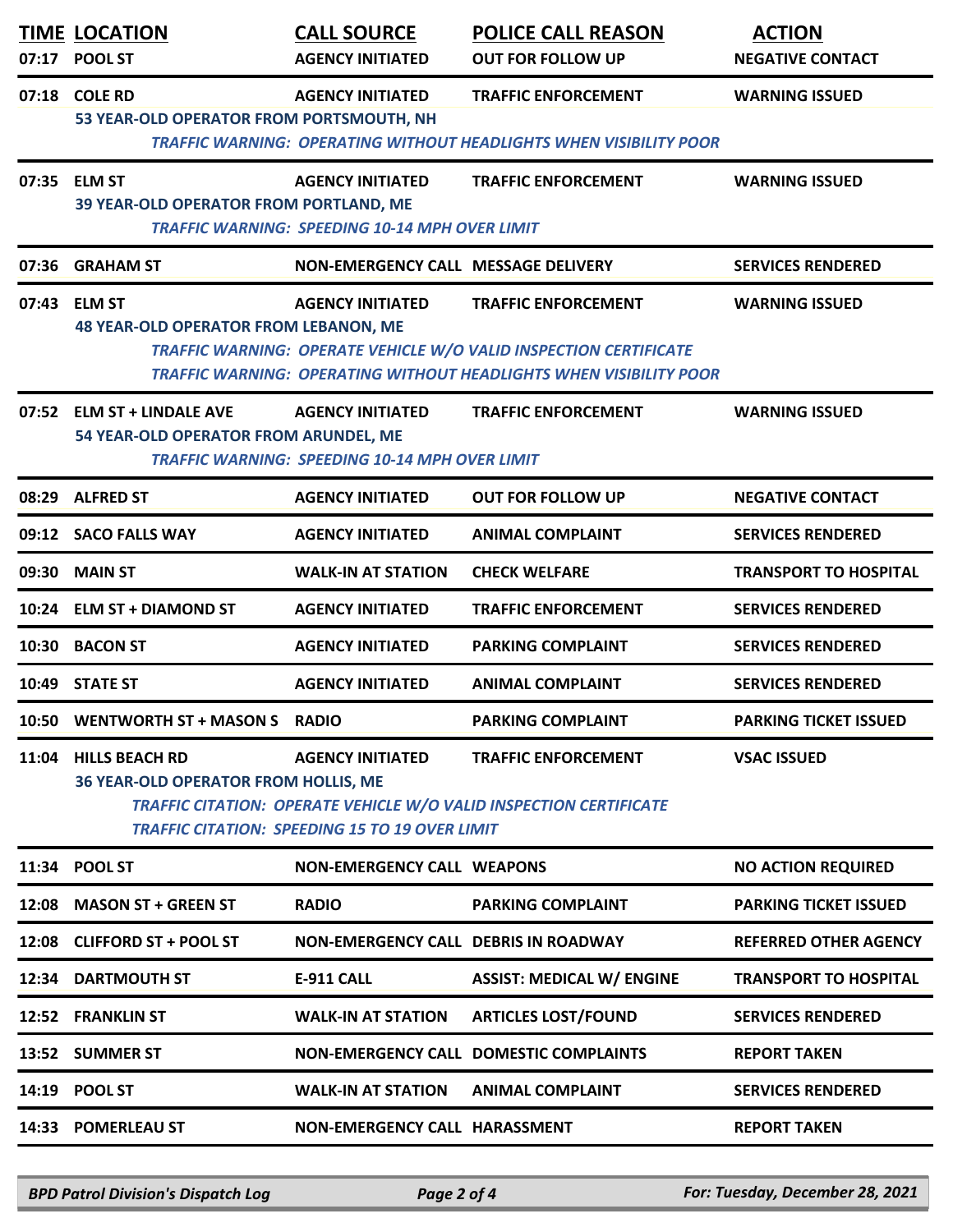| <b>TIME LOCATION</b><br>14:36 HILL ST                                                                               | <b>CALL SOURCE</b><br>NON-EMERGENCY CALL ASSIST CITIZEN                          | <b>POLICE CALL REASON</b>                                                                           | <b>ACTION</b><br><b>SERVICES RENDERED</b> |  |
|---------------------------------------------------------------------------------------------------------------------|----------------------------------------------------------------------------------|-----------------------------------------------------------------------------------------------------|-------------------------------------------|--|
| 14:44 MAY ST                                                                                                        | NON-EMERGENCY CALL ARTICLES LOST/FOUND                                           |                                                                                                     | <b>REPORT TAKEN</b>                       |  |
| 15:24 REGINA DR                                                                                                     | <b>AGENCY INITIATED</b>                                                          | <b>PARKING COMPLAINT 48 HR RULE</b>                                                                 | <b>SERVICES RENDERED</b>                  |  |
| 15:27 KASON LN<br><b>CHARGE: FAILING TO STOP FOR OFFICER</b>                                                        | <b>AGENCY INITIATED</b><br><b>TRAFFIC WARNING: SPEEDING 10-14 MPH OVER LIMIT</b> | <b>TRAFFIC ENFORCEMENT</b><br>DEFENDANT: BRITTANY CARTER  AGE: 33  RESIDENT OF: BIDDEFORD, ME       | <b>SUMMONS ISSUED</b>                     |  |
| 15:32 ROCKWOOD DR                                                                                                   | <b>NON-EMERGENCY CALL SUSPICION</b>                                              |                                                                                                     | <b>SERVICES RENDERED</b>                  |  |
| 15:50 ALFRED ST + OLD DOGS LN                                                                                       | NON-EMERGENCY CALL TRAFFIC LIGHT MALF                                            |                                                                                                     | <b>SERVICES RENDERED</b>                  |  |
| 16:19 MAIN ST + RAILROAD AVE<br>40 YEAR-OLD OPERATOR FROM BIDDEFORD, ME                                             | <b>AGENCY INITIATED</b>                                                          | <b>TRAFFIC ENFORCEMENT</b><br><b>TRAFFIC WARNING: OPERATING VEHICLE WITH INADEQUATE REAR LIGHTS</b> | <b>WARNING ISSUED</b>                     |  |
| 16:26 ALFRED ST                                                                                                     | <b>AGENCY INITIATED</b>                                                          | <b>FRAUD / SCAM</b>                                                                                 | <b>REPORT TAKEN</b>                       |  |
| 16:47 ALFRED ST                                                                                                     | NON-EMERGENCY CALL HARASSMENT                                                    |                                                                                                     | <b>SERVICES RENDERED</b>                  |  |
| 17:09 POMERLEAU ST                                                                                                  | <b>NON-EMERGENCY CALL SUSPICION</b>                                              |                                                                                                     | <b>GONE ON ARRIVAL</b>                    |  |
| 17:39 POMERLEAU ST                                                                                                  | <b>AGENCY INITIATED</b>                                                          | <b>DISABLED VEHICLE</b>                                                                             | <b>SERVICES RENDERED</b>                  |  |
| 18:08 POOL ST +                                                                                                     | <b>AGENCY INITIATED</b>                                                          | <b>PAPERWORK</b><br>DEFENDANT: BILLY THOMAS LECLAIR  AGE: 46  RESIDENT OF: BIDDEFORD, ME            | <b>SUMMONS ISSUED</b>                     |  |
| <b>CHARGE: MISUSE OF IDENTIFICATION</b><br><b>CHARGE: THEFT BY RECEIVING STOLEN PROPERTY</b>                        |                                                                                  |                                                                                                     |                                           |  |
| 18:56 ALFRED ST                                                                                                     | <b>E-911 CALL</b>                                                                | <b>CHECK WELFARE</b>                                                                                | <b>SERVICES RENDERED</b>                  |  |
| 19:21 ALFRED ST                                                                                                     | <b>AGENCY INITIATED</b>                                                          | <b>DISABLED VEHICLE</b>                                                                             | <b>SERVICES RENDERED</b>                  |  |
| 20:25 LEMIEUX ST                                                                                                    | NON-EMERGENCY CALL CIVIL COMPLAINT                                               |                                                                                                     | <b>SERVICES RENDERED</b>                  |  |
| 20:34 ALFRED ST                                                                                                     | <b>AGENCY INITIATED</b>                                                          | <b>SUSPICION</b>                                                                                    | <b>SERVICES RENDERED</b>                  |  |
| 20:54 MAY ST<br>51 YEAR-OLD OPERATOR FROM CORNISH, ME                                                               | <b>AGENCY INITIATED</b>                                                          | <b>TRAFFIC ENFORCEMENT</b><br><b>TRAFFIC WARNING: OPERATING VEHICLE WITH INADEQUATE REAR LIGHTS</b> | <b>WARNING ISSUED</b>                     |  |
| <b>20:55 GREEN ST</b>                                                                                               | NON-EMERGENCY CALL PARKING COMPLAINT                                             |                                                                                                     | <b>SUMMONS ISSUED</b>                     |  |
| DEFENDANT: MERCEDES A MCCORRISON  AGE: 24  RESIDENT OF: BIDDEFORD, ME<br><b>CHARGE: FAILURE TO REGISTER VEHICLE</b> |                                                                                  |                                                                                                     |                                           |  |
| 21:47 MAIN ST                                                                                                       |                                                                                  | <b>NON-EMERGENCY CALL MENTAL ILLNESS CASES</b>                                                      | <b>SERVICES RENDERED</b>                  |  |
| 22:03 HILL ST                                                                                                       | <b>E-911 CALL</b>                                                                | 911 MISUSE                                                                                          | <b>SERVICES RENDERED</b>                  |  |
| 22:15 MAIN ST                                                                                                       | <b>NON-EMERGENCY CALL CHECK WELFARE</b>                                          |                                                                                                     | <b>REPORT TAKEN</b>                       |  |
| 22:17 BIRCH ST                                                                                                      | <b>NON-EMERGENCY CALL JUVENILE OFFENSES</b>                                      |                                                                                                     | <b>SERVICES RENDERED</b>                  |  |